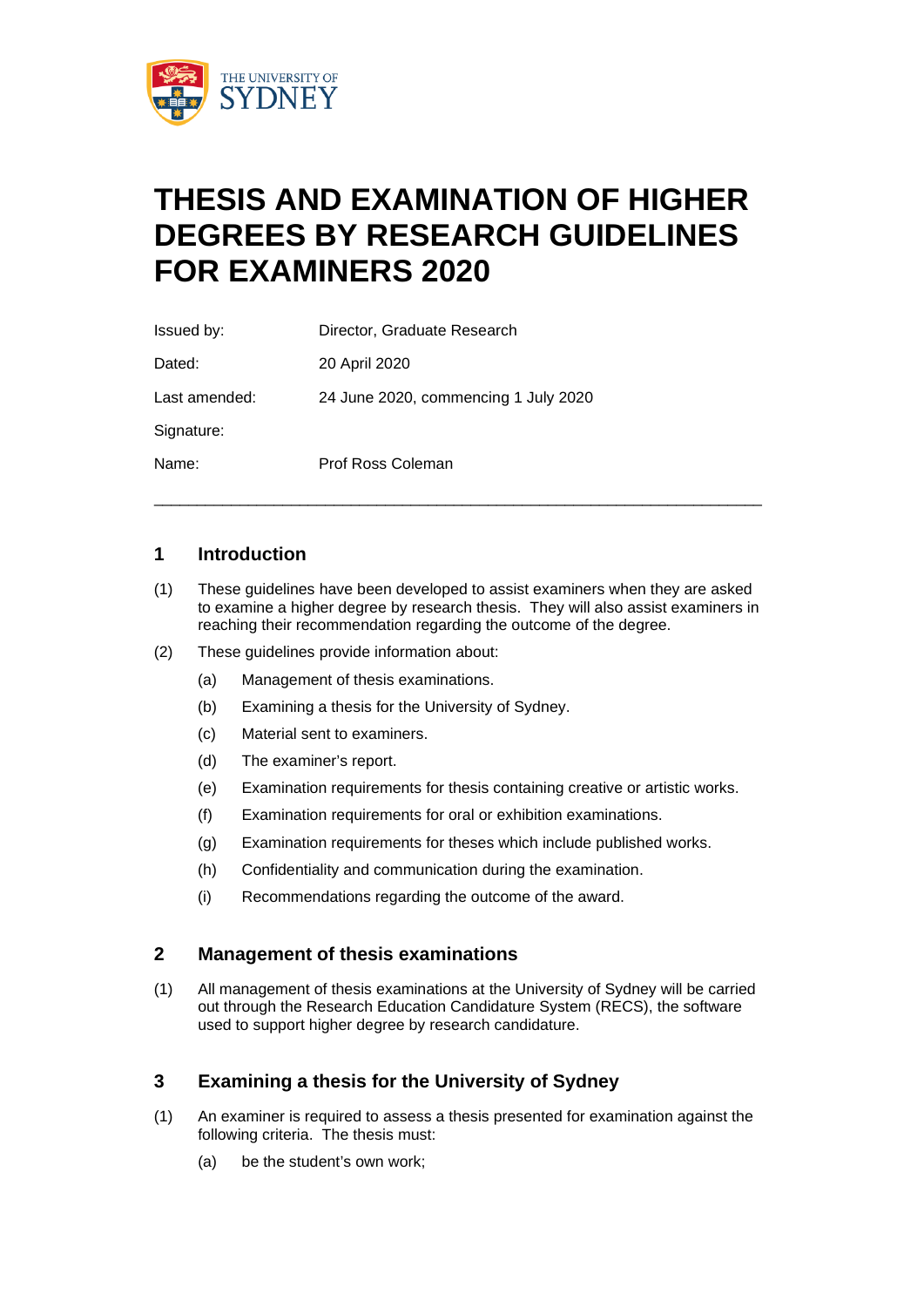

- (b) embody the work undertaken by the student during their candidature;
- (c) form a substantive original contribution to the area of knowledge concerned;
- (d) afford evidence of originality by the discovery of new knowledge, and the exercising of independent critical ability;
- (e) form a cohesive and united whole;
- (f) include a substantial amount of material that may be suitable for publication;
- (g) satisfactorily demonstrate that the student is able to identify, access, organise, and communicate new and established knowledge;
- (h) be written in a standard generally acceptable to the discipline; and
- (i) be written in English. If however, the student undertook their candidature in a language department of the Faculty of Arts and Social Sciences, the thesis may be written in a language other than English.
- (2) The thesis must contain a written component generally in the form of one or more critical hypotheses that outline and investigate the subject of the thesis in the relevant body of knowledge.
- (3) The thesis may contain:
	- (a) artistic or creative works, software, computer code, or models;
	- (b) material that has been published during candidature with the student as either sole or joint author.
	- **Note:** see Clauses 6 8 of these guidelines for specific information on the examination of theses containing creative or artistic works, or published materials.
	- (c) appendices. Appendices provide a place for the inclusion of supplementary material that is related to the research but not directly relevant to the argument of the thesis. Material in the appendices is assessable except where it is written entirely by authors other than the candidate.

# **4 Material sent to the examiner**

- (1) An examiner will be provided with the name and contact details of the relevant administrative unit staff member. This is the person with whom the examiner should communicate during the examination process.
- (2) An examiner will be sent the following:
	- (a) the thesis. This will generally be in electronic format. If an examiner does not have the technical facilities or does not wish to examine an electronic copy of the thesis, they may ask the administrative unit to supply a paper copy;
	- (b) a form for reporting the result of the examination of the thesis to the University;
	- (c) the *[Thesis and Examination of Higher Degrees by Research Policy 2015](http://sydney.edu.au/policies/showdoc.aspx?recnum=PDOC2014/374&RendNum=0)*, the associated [procedures](http://sydney.edu.au/policies/showdoc.aspx?recnum=PDOC2014/375&RendNum=0) and this document; and
	- (d) the *[University of Sydney \(Higher Degree by Research\) Rule 2011 \(as](http://sydney.edu.au/policies/showdoc.aspx?recnum=PDOC2011/226&RendNum=0)  [amended\)](http://sydney.edu.au/policies/showdoc.aspx?recnum=PDOC2011/226&RendNum=0)*; or
	- (e) the resolutions for all other degrees which can be found in the [faculty](http://sydney.edu.au/handbooks/)  [handbooks.](http://sydney.edu.au/handbooks/)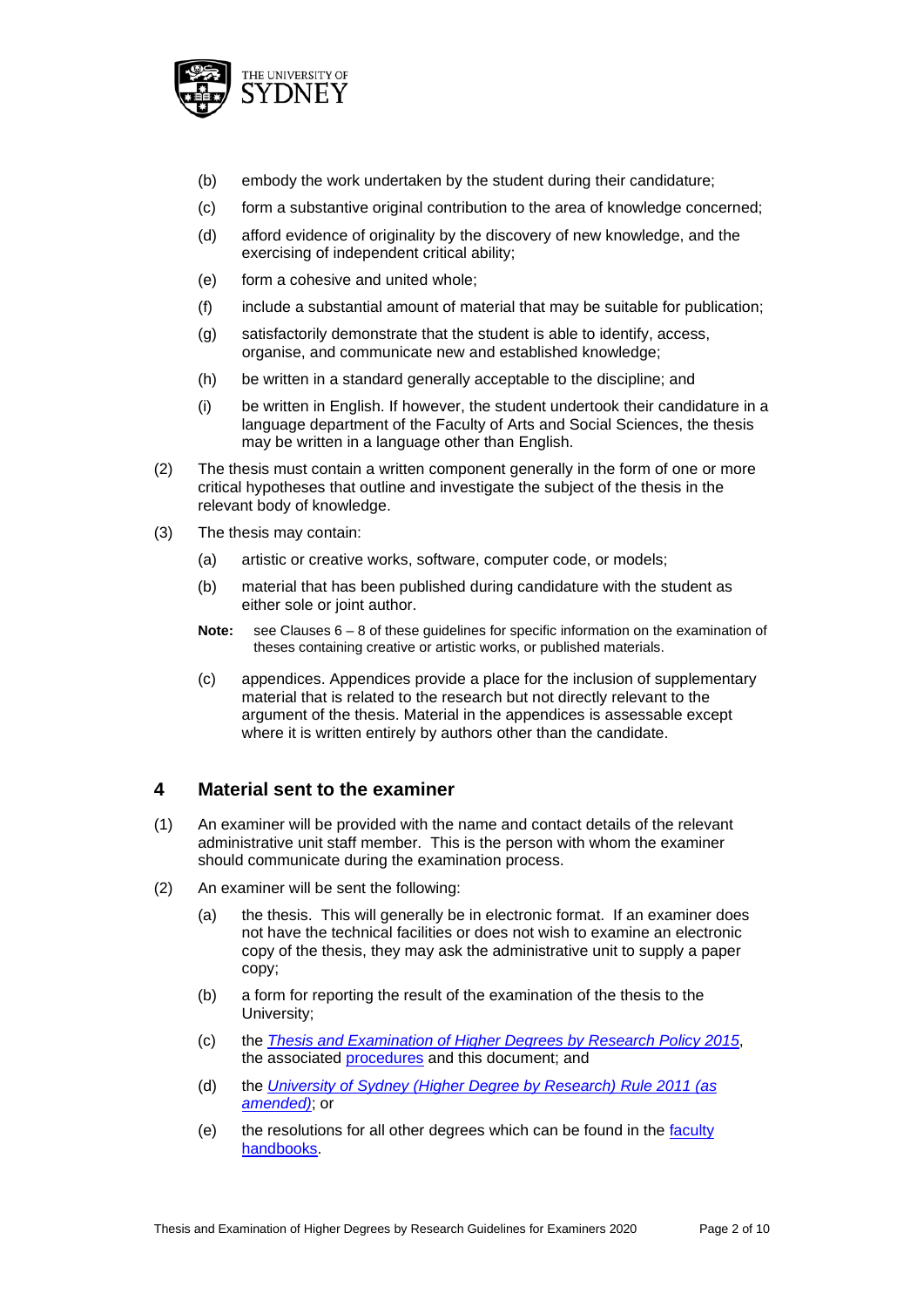

- (3) If an oral examination is planned, an examiner will be provided with details of the arrangements for the examination.
- (4) If the thesis contains an artistic or creative component, an examiner will be provided with details of the exhibition, installation, performance or other components as required.
- (5) An examiner will be provided with information about any specific conditions relating to the examination process.
- (6) An examiner appointed as assessor will be provided with:
	- (a) a copy of the thesis. If the thesis contains a creative or artistic component, this will be provided as either a documentary recording or as an exhibition, installation or performance. The documentary recording will be of a standard sufficient for assessment purposes;
	- (b) de-identified copies of all the examiners' reports;
	- (c) comments from the head of department;
	- (d) comments from the supervisor and student (if received).

# **5 The examiner's report**

- (1) An examiner must complete the examination of the thesis, and submit the report to the relevant administrative unit staff member, within six weeks of the receipt of the thesis.
- (2) If an examiner feels that they are unable to examine a thesis, then they must notify the relevant administrative unit staff member so that a replacement examiner can be appointed.
	- (a) All theses files must either be destroyed or irrevocably deleted from any computer or storage system used by the examiner.
- (3) If a report is not received within four weeks, the examiner will be contacted by the administrative unit to see if they will be able to complete their report within the required time frame.
	- (a) If an examiner cannot meet this deadline, they must immediately notify the administrative unit so that another examiner can be appointed.
	- (b) All theses files must either be destroyed or irrevocably deleted from any computer or storage system used by the examiner.
- (4) In completing their report, an examiner must use the form provided by the University.
- (5) The examiner's report must be in English, except where the thesis is in a language other than English.
	- (a) If the thesis is in a language other than English, the examiner should preferably write the report in English; however it may be provided in the language of the thesis.
	- (b) If the examiner provides a report in a language other than English, then they must also submit a summary in English. This summary must be written so that reviewers can understand the key aspects of the report.
- (6) The report must include:
	- (a) a recommendation regarding the outcome of the award. Recommended outcomes are found in Clause 11 of these guidelines; and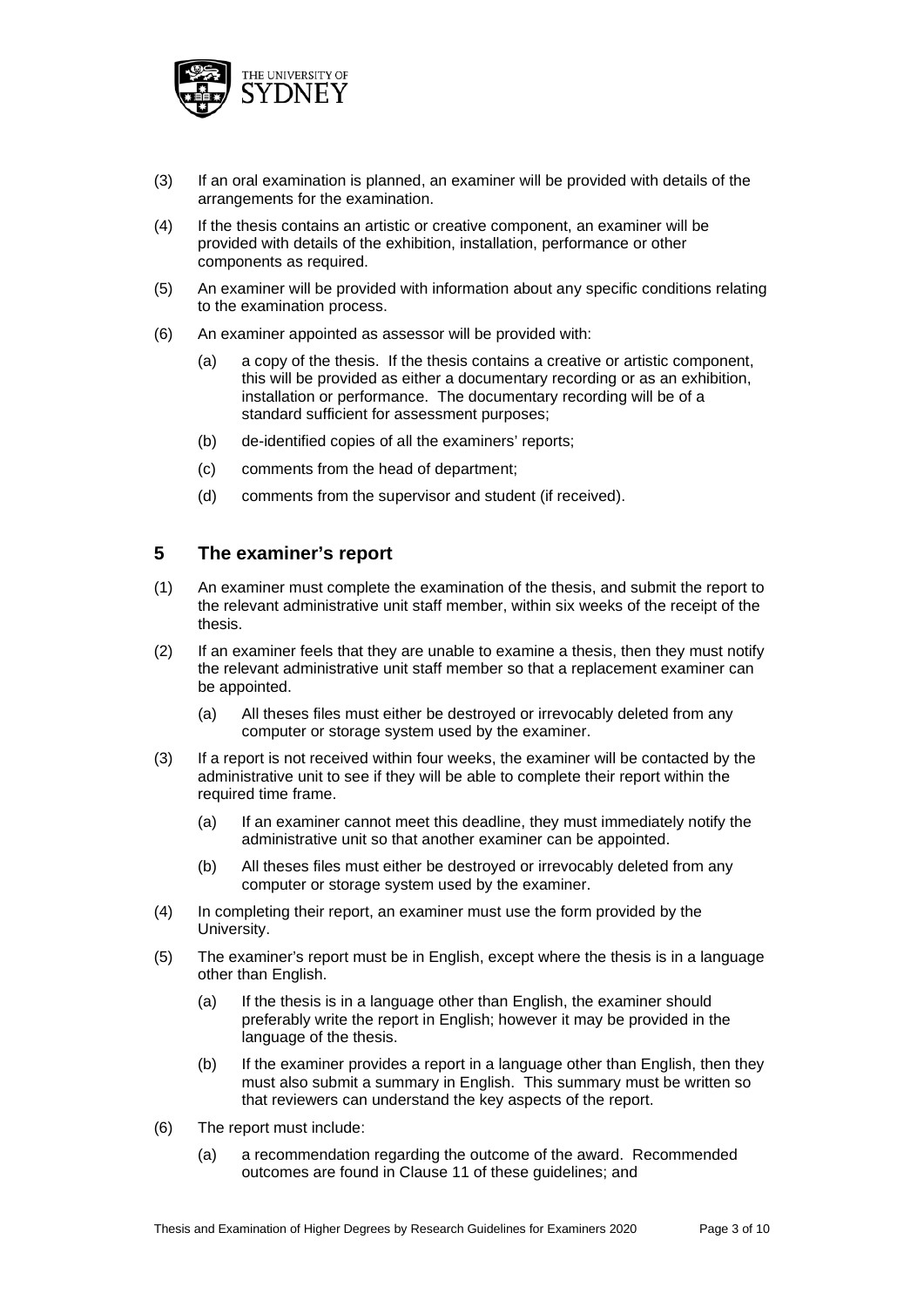

- (b) a statement as to whether the examiner is satisfied that the thesis meets the required criteria as outlined in Clause 3 of these guidelines, and Clause 8 of the Policy.
- (7) The report must specify:
	- (a) the strengths and weaknesses of the thesis and the particular contribution made by the student;
	- (b) the reasons for the recommendation; and
	- (c) a description of the type of corrections required; or
	- (d) a detailed list of recommended errors and deficiencies required when the recommendation is revise and resubmit; or
	- (e) reasons for recommending that the degree not be awarded but be awarded for another degree for which the student is eligible; or
	- (f) reasons for not awarding the degree; and
	- (g) suggestions for the next steps in research or improvements for publication that are not required for the award of the degree.
- (8) If a thesis contains previously published work, in addition to the requirements in (4) and (5) above, the examiner must address the following in their report:
	- (a) whether the thesis indicates that the student has made a substantial original contribution to the knowledge of the subject of the thesis;
	- (b) whether the quality and extend of the student's contribution to publications where there are multiple authors merits the award of the degree.
- (9) The University considers all examiners' reports and the provision of the detail listed in  $(6) - (8)$  above will assist the University in reaching a decision about the outcome of the examination.
- (10) If an examiner does not return their report within ten weeks of the receipt of the thesis, they will be informed by the administrative unit that:
	- (a) the report regrettably can no longer be accepted; and
	- (b) another examiner will be appointed.
	- **Note:** if they are an external examiner i.e. they do not have an affiliation with the University, they will not be paid.
- (11) If the outcome of the examination is revise and resubmit, the original examiners will normally be asked to re-examine the revised thesis. An examiner should indicate in their report whether they would be prepared to examine a revised thesis.
- (12) The examination of a revised and resubmitted thesis is a new examination of the whole thesis, and must be carried out in accordance with the policy, procedures and these guidelines.
	- (a) Examiners who examine a revised and resubmitted thesis are provided with a separate report form that does not provide the option of revise and resubmit.

# **6 Examination requirements for a thesis containing a creative or artistic component**

(1) If the thesis contains a creative or artistic component, the examiner's report must relate to the whole thesis, including the creative or artistic component.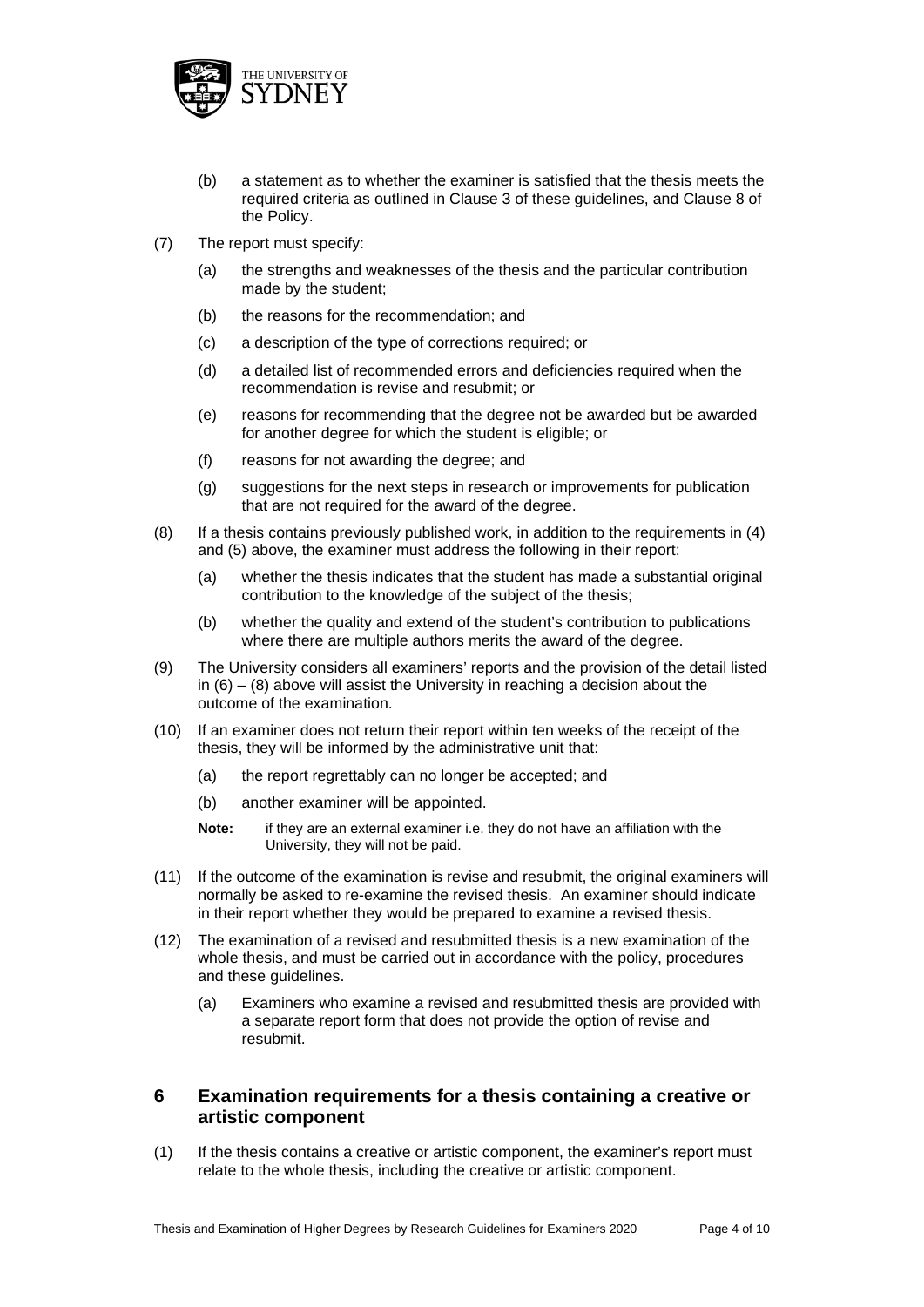

- (2) An examiner will receive the written component of the thesis before the examination of the artistic or creative component. However, if the creative component were a recording or a set of scores or similar presentation, the examiner will receive both components at the same time.
- (3) The artistic or creative work may be presented in the context of an exhibition, installation, performance or other context requiring in-person attendance.
	- (a) An examiner may be required to attend the examination of these types of creative components in person.
	- (b) If in-person attendance is not possible, the examiner will be supplied with a documentary record of the exhibition, performance or installation.
- (4) If an oral examination is held, an examiner may ask the student to discuss:
	- (a) the contextualisation of their work, where the student presents the development of the thesis;
	- (b) the creative or artistic component at the site of the exhibition;
	- (c) the written component and related matters.

## **7 Examination requirements for oral examinations**

- (1) When an examiner takes part in an oral examination, they should:
	- (a) test the student's understanding of the knowledge described in the thesis;
	- (b) clarify points of principle or detail within the thesis;
	- (c) assess the contribution made by the student to the contribution and presentation of the thesis.
- (2) When an oral examination forms part of the examination process, the examiner will first be provided with a copy of the thesis. Based on the examination of the thesis, an examiner must provide an interim report at least seven days prior to the date of the oral examination. This interim report must include interim recommendations on the outcome.
- (3) Oral examinations may only examine material that would be examined under a thesis-only examination i.e. the thesis content and any appended material or creative or artistic component.
- (4) A chair of examination will act as a convenor of the examination. This academic who must be a University of Sydney staff member, and not from the same department as the student, will be appointed by the faculty. The convenor chairs the examination and any subsequent meetings of examiners. The convenor is not an examiner.
- (5) An examiner must attend an oral examination in person, or by telephone, video, web or teleconference. Attendance in person is preferable, where possible.
- (6) When an oral examination has finished, the convenor and examiners must meet in a confidential session to prepare the examiners' report and recommend an outcome.
	- (a) The convenor and the examiners are the only individuals who may attend this meeting. The University does not permit the head of school, supervisor, or student to attend this meeting .
	- (b) The report prepared by the convenor and examiners must be a single report, containing a consensus recommendation of the outcome of the examination.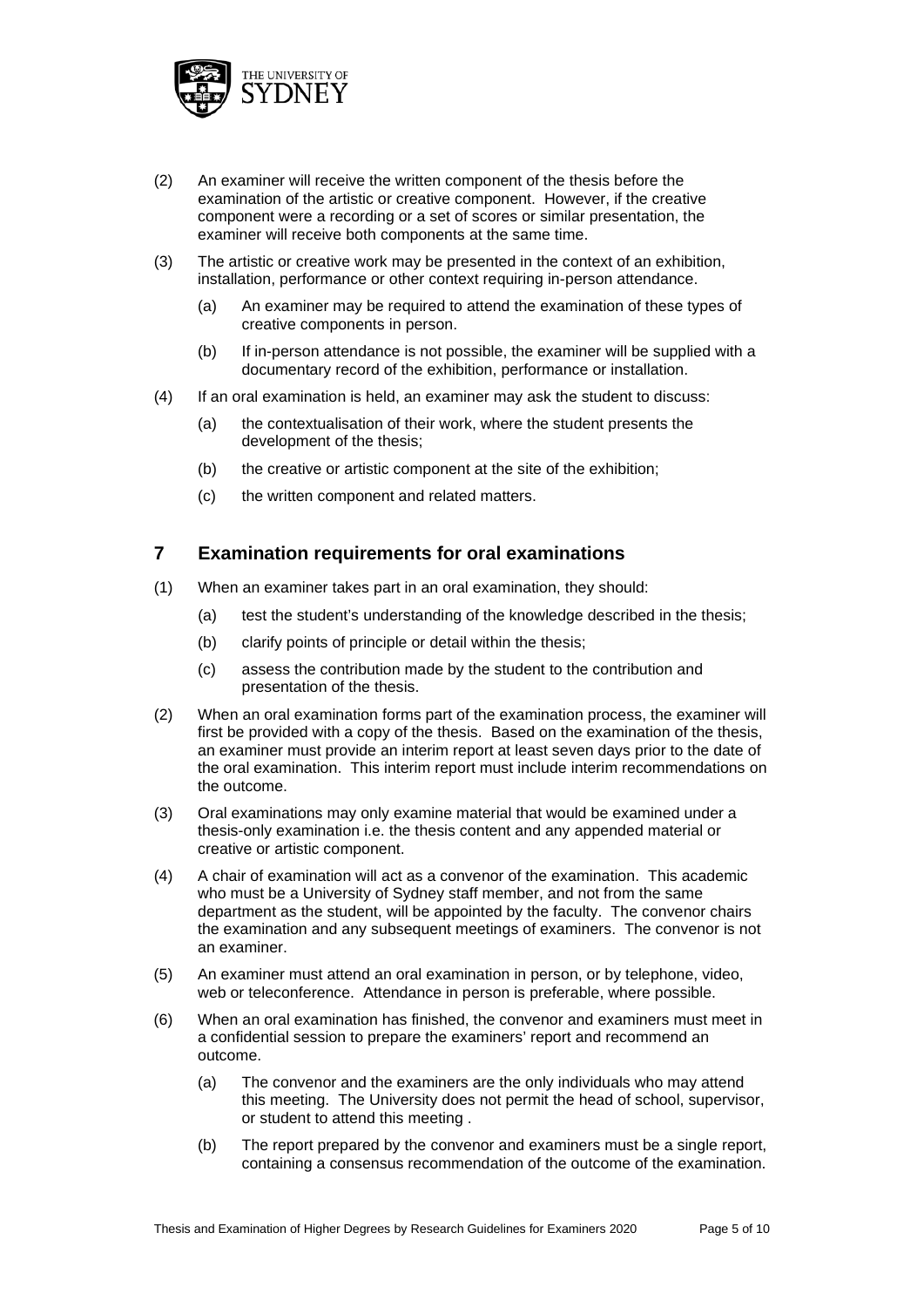

- (c) The student may be invited back into the examination meeting to be informed of the recommendations to be made.
- (7) In the event that the examiners fail to reach consensus regarding the outcome of the examination:
	- (a) each examiner must confirm or revise their interim reports within two weeks of the private meeting; and
	- (b) the examiners' final reports, and the convenor's final report will be considered as if the examination had been a thesis-only examination.

# **8 Examination requirements for a thesis with publications**

- (1) A thesis which contains previously published material must be assessed against the criteria set out in Clause 8 of the Policy and Clause 2 (1) of these Guidelines.
- (2) Examiners are asked to note that the examination of a thesis with publications is a different process from the refereed assessment of material for publication. The fact that a thesis contains refereed publication does not necessarily imply that the thesis merits the award of the degree.
- (3) In examining a thesis with publications, an examiner must address the following:
	- (a) whether the thesis including previously published material indicates that the student has made a substantial original contribution to the knowledge of the subject concerned; and
	- (b) for publications where there are multiple authors, whether the quality and extent of the student's contribution merits the award of the degree.

## **9 Examiner-as-assessor**

- (1) If an examiner is asked to act as examiner-as-assessor, they must complete an initial independent examination of, and report on, the thesis based on the criteria in Clause 3 of these guidelines and Clause 8 of the policy.
- (2) If the thesis contains an artistic or creative component, this will be provided either in the format in which it was originally examined or via a documentary recording of the original.
- (3) Once an examiner-as-assessor has completed the initial report, they must then consider:
	- (a) de-identified copies of all the examiners' reports;
	- (b) comments from the head of department;
	- (c) comments from the supervisor (if received);
	- (d) comments from the student (if received);

and assess the validity of the concerns expressed about the work under examination.

- (4) An examiner-as-assessor must provide the administrative unit with the following:
	- (a) an examiner's report, including a recommendation about the outcome of the examination; and
	- (b) a report on the comments of the previous examiners, head of department, supervisor and student.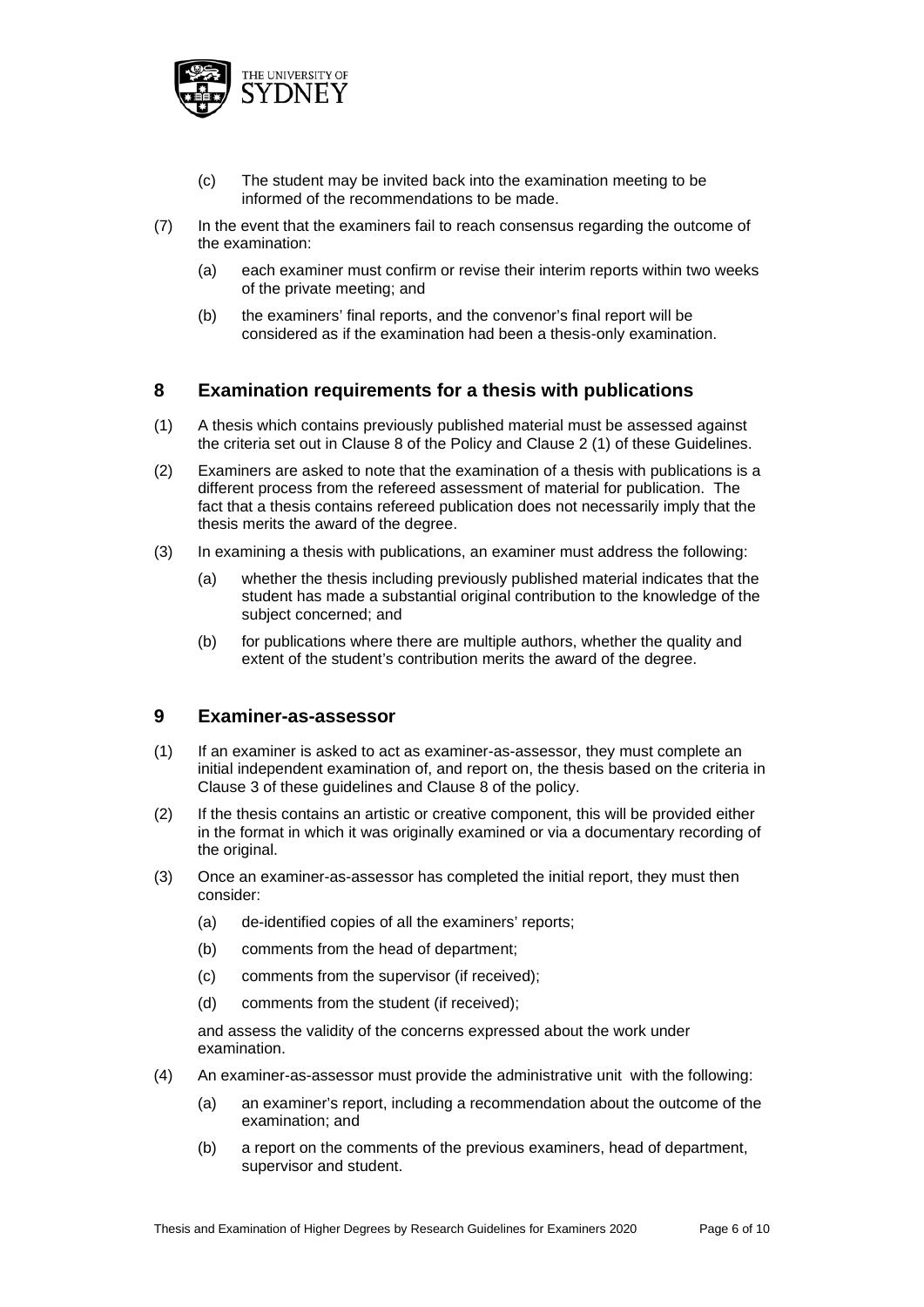

# **10 Confidentiality and communication during the examination**

- (1) The examination process is confidential.
- (2) An examiner must not disclose the contents of the thesis, including any intellectual property contained in the thesis.
- (3) An examiner will only use the thesis for the purpose of performing the examination.
- (4) Where obliged by law, or by contract, the University may require an examiner to sign a confidentiality agreement.
- (5) Examiners will not be informed about the names of other examiners of the thesis under examination except if required:
	- (a) by the use of an oral examination; or
	- (b) during the examination of a creative or artistic component of a thesis requiring in-person attendance.
- (6) Examiners must not correspond or communicate with other examiners regarding the examination of the thesis, except in discussion:
	- (a) prior to, or at, an oral examination; or
	- (b) at the examination of a creative or artistic component of a thesis.
- (7) Communication between the examiner and the University should preferably occur with the notified contact person.
- (8) Each examiner will submit an independent report. Examiners must not confer except as required by (6) above.
- (9) Examiners must not ask any other individual to examine the material in the thesis on their behalf or to comment on it.
- (10) An examiner's report may be released to the student during or after the examination. Examiners will be informed that, under the *[Privacy Policy 2017](http://sydney.edu.au/policies/showdoc.aspx?recnum=PDOC2011/81&RendNum=0)* and the *[Privacy Procedures 2018](http://sydney.edu.au/policies/showdoc.aspx?recnum=PDOC2018/468&RendNum=0)*, students have the right to access information about themselves, including their examination.
- (11) University staff, including academic and professional staff, may contact an examiner to ascertain if progress of the report is delayed.
- (12) If an examiner perceives that the student, or a person acting on behalf of the student, or a member of the University, is attempting to influence the outcome of the examination, they must report this to the identified administrative unit contact.
- (13) Examiners' names will be provided to the student after the thesis has been submitted for examination:
	- (a) however, students will be informed that if the student, or any person acting on the student's behalf, contacts an examiner during the examination about the examination, the examination will be discontinued;
	- (b) if a student, or a person acting on a student's behalf, contacts an examiner about the examination during the examination process, the examiner must immediately inform the administrative unit contact.
	- **Note:** It is possible that students, examiners and/or supervisors may meet, for example, at a conference or seminar. In this case, the thesis and examination must not be discussed but other communication or conversation is permitted.
- (14) If a student has not submitted the thesis for examination three months after the examiners have been approved, the examiners will be contacted in writing by the administrative unit to see if they are still willing to examine the thesis at a later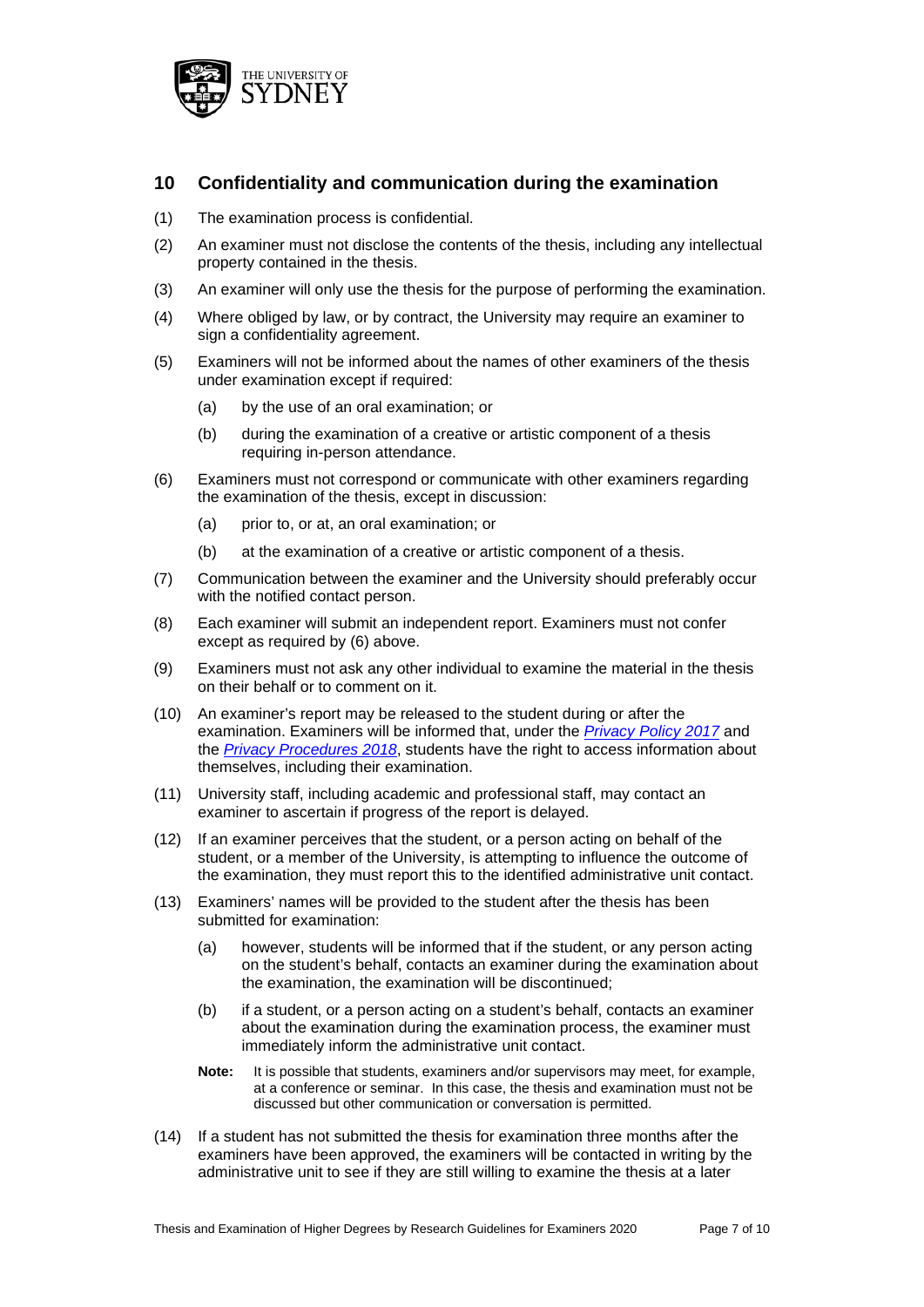

date. Replacement examiners will be commissioned if the originally approved examiners are not able to examine the thesis at a later date.

(15) All examiners will be notified of the final outcome of the examination.

# **11 Recommendations regarding the outcome of the examination**

#### *(1) The student be awarded the degree without further conditions*

- (a) The thesis has fulfilled all of the criteria for a research thesis as listed in Clause 3 of these guidelines and does not require any corrections.
- (b) The degree can be awarded without any further action required by the student.

#### *(2) The student be awarded the degree subject to corrections of the thesis to the satisfaction of the University*

- (a) Corrections may range in extent, this category includes 'minor' and 'major' corrections. Changes regarded as corrections do not require the student to undertake an additional period of research, and should not result in the conclusions of the thesis being significantly altered.
- (b) Corrections may include:
	- (i) fixing errors or omissions in the thesis, such as incorrect citations, omissions, or typographical errors;
	- (ii) the addition or deletion of material in the text, tables, figures or appendices;
	- (iii) new or altered analyses of data, providing such analyses do not significantly alter the conclusions of the thesis;
	- (iv) updating of the literature cited to incorporate more recent relevant publications;
	- (v) alterations in the structure of a chapter and some of its content;
	- (vi) explanation or clarification as to certain questions raised by the examiner.
- (c) The examiner must provide a detailed list of these corrections in Part D of the examiner's report form.
- (d) The degree can be awarded once all required corrections in the thesis have been addressed by the student to the satisfaction of the Chair of examination.
- Note: Changes as substantial as the addition, or re-writing, of a whole chapter, the provision of extra data, the possibility of altered conclusions, or the testing of conclusions, should be considered a revision requiring resubmission (see ((3) below) and not corrections.

#### *(3) The student not be awarded the degree, but be permitted to resubmit a revised thesis for examination following a further period of study*

- (a) The thesis in its current form does not merit award, but does have sufficient redeeming features to be reconsidered after further research and study.
- (b) There are errors and/or deficiencies that, in the opinion of the examiner, substantially affect the argument or conclusion of the thesis.
- (c) Deficiencies in the thesis may include, but are not limited to: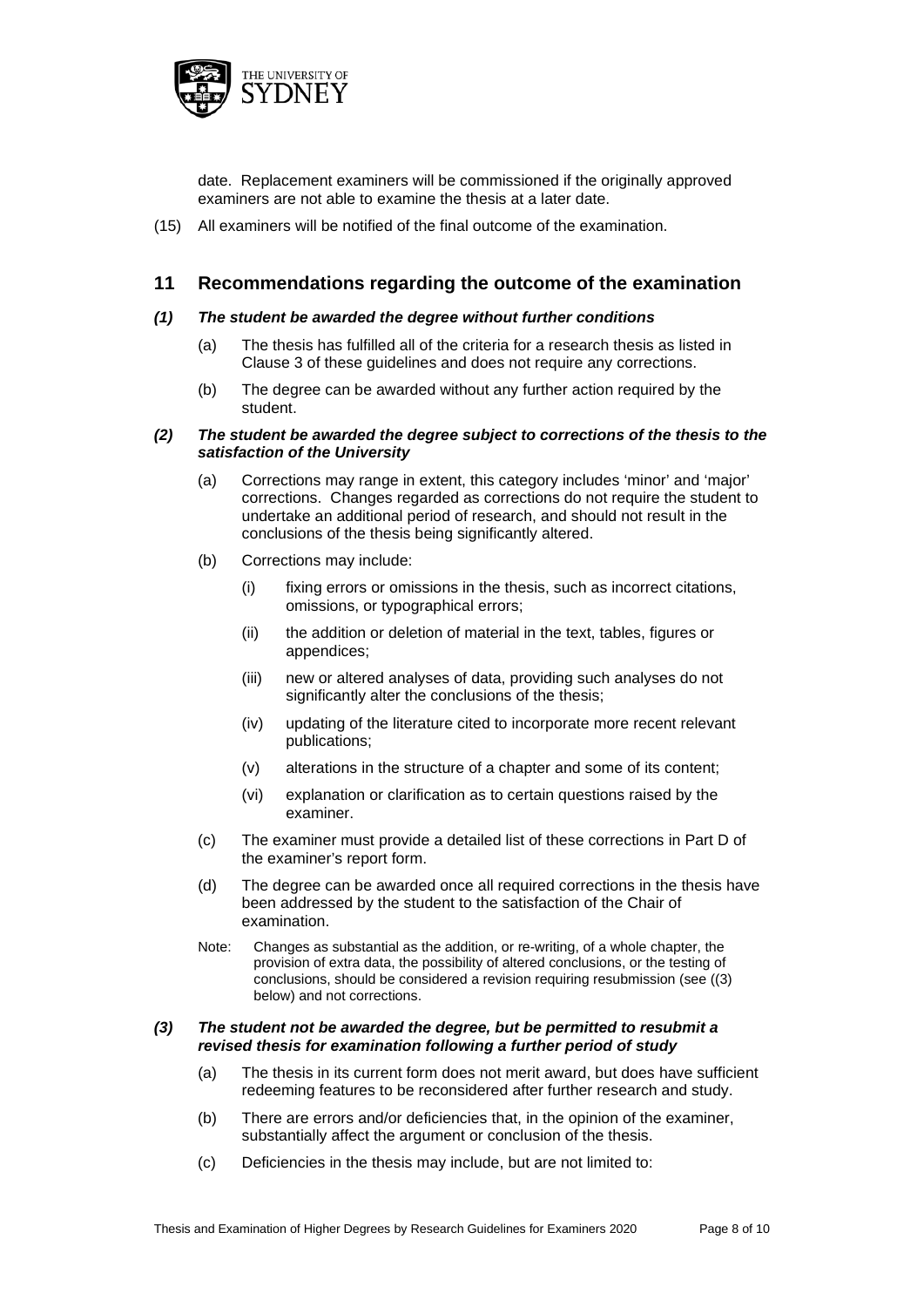

- (i) the failure to include original data in the thesis;
- (ii) significantly incorrect statistical analysis or erroneous or unsophisticated conclusions drawn from a statistical analysis;
- (iii) missing or inaccessible data preventing the determination of sustainable conclusions;
- (iv) inadequate experimental work;
- (v) the necessity for new experimental work to be carried out.
- **Note:** There may be practical issues preventing a student from being able to undertake more clinical or laboratory experimental work.
- (d) The student demonstrates sufficient ability that, after an additional period of study, a thesis of the required standing may be achieved.
- (e) The examiner is required to suggest an additional period of research, exclusive of the time required to re-write the thesis.
- (f) The examiner is required to indicate whether they would be prepared to reexamine the revised thesis.
- (g) The examiner must provide a detailed list of recommended errors and deficiencies that the student is required to address before the thesis can be re-examined in Part D of the examiner's report form.
- (h) This option is not available for a thesis that has already been revised and resubmitted for examination.

#### *(4) The student not be awarded a doctoral degree but be awarded another degree for which they are eligible.*

- (a) The thesis is not considered satisfactory for the award of the degree for which it was submitted, but another degree for which the student is eligible may be awarded instead.
- (b) The examiner must provide reasons for this recommendation in Part D of the examiner's report form.
- (c) The examiner must provide a detailed list of any errors or deficiencies that should be addressed before any degree can be awarded.

#### *(5) The student not be awarded the degree*

- (a) The thesis does not merit award of the degree; and does not demonstrate sufficient ability by the student for a resubmitted thesis to achieve this merit.
	- (i) The hypothesis and methods included in the thesis may be fatally flawed in their conception, design and execution.
	- (ii) The conclusions reached are not valid.
	- (iii) The thesis is not capable of being rectified by an additional period of study, experimental work or research work.
	- (iv) The thesis does not merit consideration for the award of another degree for which the student is eligible.
- (b) The examiner must provide reasons for this recommendation in Part D of the examiner's report form.
- (c) Examiners are asked to note that, if the thesis contains a substantial amount of previously published material, then the recommendation of non-award may be questioned by the University's Higher Degree Examination Subcommittee.